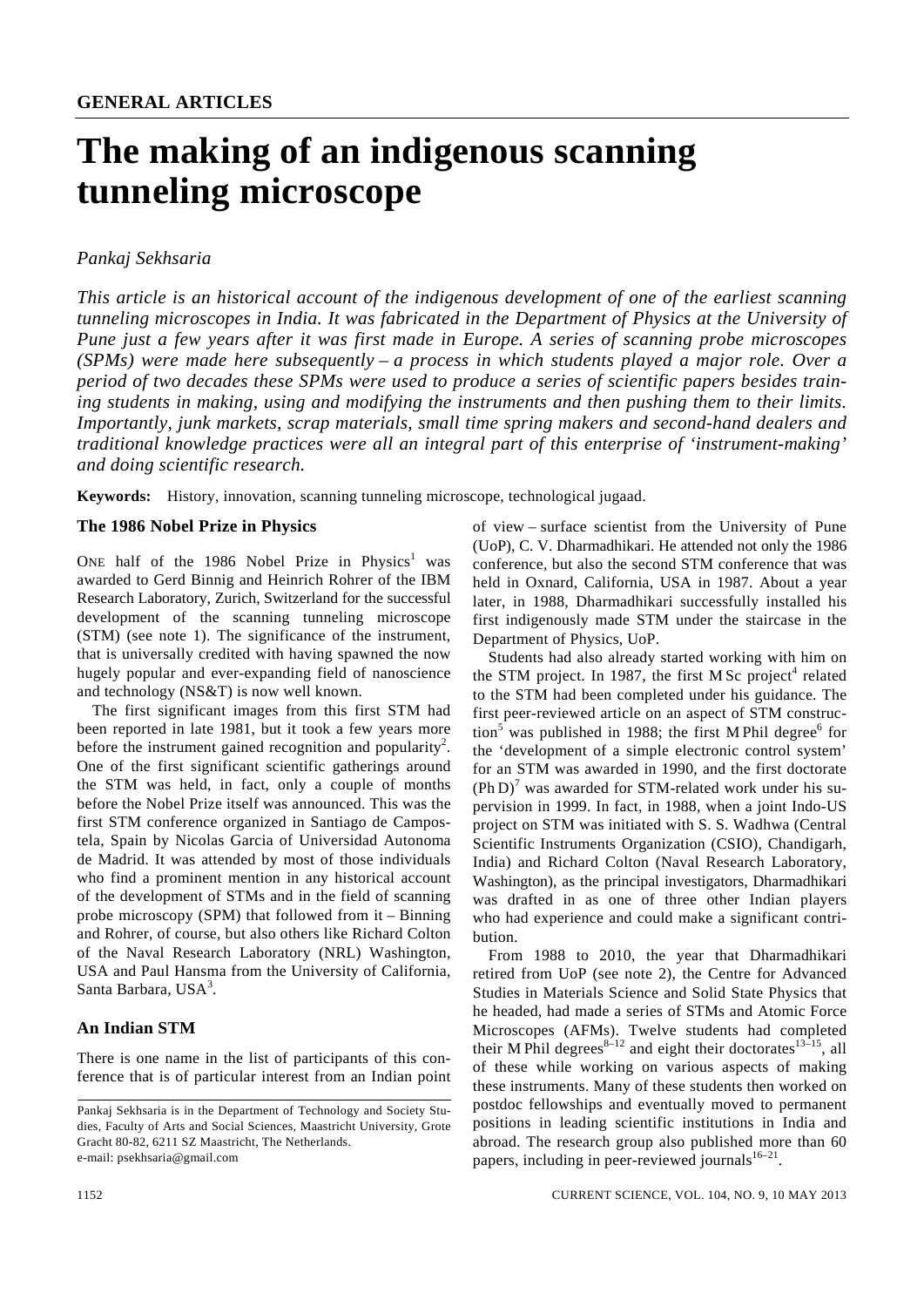Many people I spoke to, including Dharmadhikari himself, noted that there was a culture of making instruments in the Department of Physics, UoP from the very beginning. This was itself rooted in the larger shortage of resources available for scientific research in the country<sup>22,23</sup> and an overarching national policy where scientists and technologists were constantly exhorted to achieve selfsufficiency<sup>24,25</sup>. It is in this larger context that the present article explores the scientific journey made by Dharmadhikari and his students; the instruments they fabricated; the materials, processes and people that were recruited in the process; the bridges that were built, new meanings that were generated and the scientific output that they jointly delivered.

 Junk markets, scrap materials, roadside spring-making workshops, traditional knowledge practices and the notion of jugaad are not generally associated with the modern laboratory and certainly not with cutting-edge scientific instrumentation and research. Yet, this is exactly what happened here.

#### **Science and technology studies**

This article is an outcome of my on-going doctoral research in science and technology studies (STS) as part of which I am trying to understand the 'cultures of innovation' in NS&T research in India. I approach the subject as a sociologist of science and technology (S&T) working in collaboration with the Indian NS&T scientists and researchers themselves.

 The research is qualitative in nature and uses methods such as open-ended interviews, historical analysis and laboratory ethnography that are drawn primarily from sociology and anthropology. It is about a 'culture of innovation' that links the macro with the micro and what is done within the lab with the world outside, a world that is a much bigger influence than is generally believed. This is the culture of 'technological jugaad' – innovation that is deeply embedded in the historical, political, social and economic context in which research and innovation happen.

 It would be relevant here to note that almost no conversation on innovation in India, particularly north of the Vindhya Mountain Range, can happen without a reference to jugaad. It is a term that is both extremely maligned and used with extreme pride and in what follows there is, first, a brief journey through this world of jugaad. We then return to the laboratory, to the making of STMs and further on to the conceptualization of technological jugaad. The article ends with characterization of this new idea as well as a conceptual framework that should help provide a new understanding of and engagement with innovation as it is nested within the wider socio-cultural setting.

#### **Exploring jugaad**

Jugaad is a word in many Indian languages in the upper half of the country such as Hindi, Marathi, Gujarati, Pun-

CURRENT SCIENCE, VOL. 104, NO. 9, 10 MAY 2013 1153

jabi, Oriya and Mythili, that does not have an easy equivalent in English. The plasticity of the word and the range of its usage are evident in the fact that jugaad can be concept, process and product all rolled into one at the same time; it means reconfiguring materialities to overcome obstacles and find solutions; it could mean working the system to one's advantage, and it is also used as a synonym in certain contexts for gambling and corruption. Jugaad is not just an inextricable part of local vocabularies in India, it is an integral part of the way life is lived and the world negotiated. It is noun as much as it is a verb; an idea and an articulation that has a wide range of meanings and usages that revolve primarily around problem solving or solution finding.

 It is not surprising, then, that jugaad comes up repeatedly in discussions related to innovation with as many translations and interpretations as there are authors – 'creative improvization'26, 'developing alternatives, improvizations and make dos<sup> $27$ </sup>, and 'an arrangement or a work-around, which has to be used because of lack of resources'28. A comprehensive and evocative rendering of what jugaad means in its multiple facets is provided by Pavan Varma (see note 3):

'There is an Indian expression and, like others, is quite impossible to adequately translate: jugaad. People are encouraged to use some jugaad when faced with a blank wall, or a difficult situation. Jugaad is creative improvisation, a tool to somehow find a solution, ingenuity, a refusal to accept defeat, initiative, quick thinking, cunning, resolve and all of the above<sup>'29</sup>.

The diversity and richness are evident in the different ways jugaad is translated, interpreted and used.

#### **Two extremes of looking at jugaad**

One strain of discussion on jugaad<sup>30–32</sup>, particularly in the popular media, has an evidently feel-good and celebratory air about it. *India Today*, for instance, notes in the editorial of a special issue on innovation that, 'The best translation of that word is a combination of innovation and enterprise (…) *Jugaad* to Indians was both instinct and inspiration. The drive for a better way out, after all, is in India's bloodstream'30. This celebratory slant notwithstanding, it is evident that jugaad in such publications is dealt with only in a perfunctory manner. The *India Today*  special issue, for instance, profiles 20 innovators and innovations that range across diverse fields such as traditional pottery, modern medicine in the time of the swineflu epidemic and the development of a pedal powerdriven machine for washing clothes. Jugaad, however, does not appear anywhere in any of the detailed accounts of these innovations.

 On the other end of this spectrum, jugaad encounters much skepticism and even serious denial<sup>26,27,31,33</sup>. An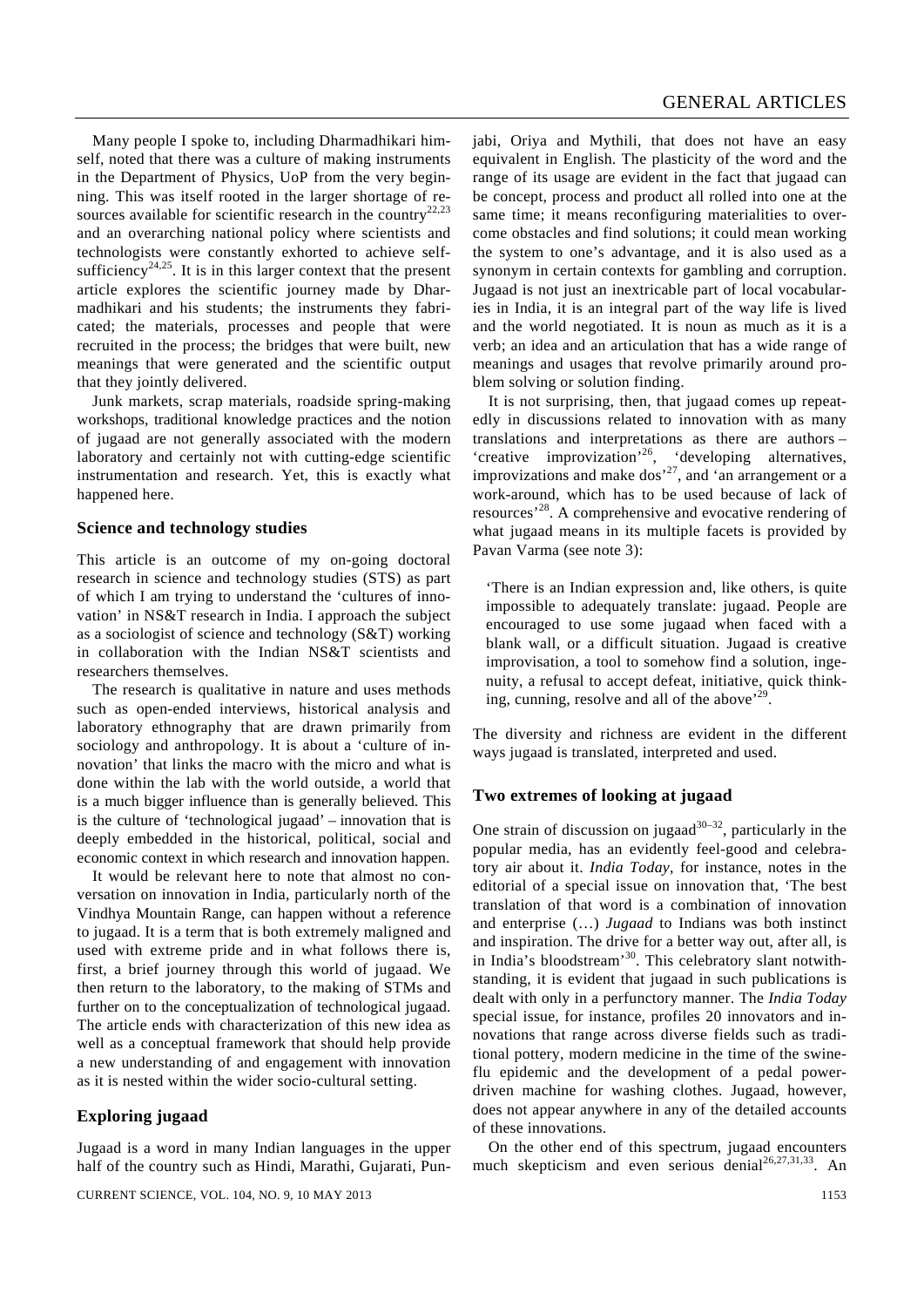extreme illustration of this is the recent, wide-ranging and damning account by Birtchnell $34$  where he notes that 'jugaad impacts on society in negative and undesirable ways (…) It is wholly unsuitable both as a development tool and as a business asset' (ibid, p. 357).

Krishnan<sup>26</sup> notes on similar lines that 'India remains stuck in a more unscientific paradigm of innovation, often labeled as jugaad' (ibid, p. 170) and that the journey that needs to be made is clearly one away from jugaad and towards 'systematic innovation'.

Prahalad and Mashelkar<sup>27</sup> too dismiss jugaad because 'the term (…) has the connotation of compromising on quality'. They prefer to use the term 'Gandhian innovation' for examples such as the development of the 'Nano', the world's cheapest car available at a price of US\$ 2000 or the development of a super computer by an Indian firm at a cost of US\$ 20 million.

 The position these authors have on jugaad is evident and yet there are two elements that, though unstated, stand out in almost all these narratives. First, there is little, if any, empirical engagement with the concept – we have no details of the examples of jugaad that the authors have chosen to dismiss with emphasis. Second, and this is of particular relevance here, there is no discussion at all of jugaad in relation to research and development in the S&T enterprise of the country.

 If jugaad is indeed inferior, unsystematic and a compromise on quality as noted above, it is not a surprise that it has no place in discussion about formal S&T in the mainstream; S&T research is, after all, the holy grail of innovation, creativity and progress. It is a significant paradox then, that the genesis of this article lies in my empirical work that provides evidence to the contrary – jugaad, as I found out and the subsequent narrative will illustrate, appears to be alive and kicking in the modern scientific laboratory, the scientific method and where there is no compromise on the quality of the output either. Importantly, and in line with a fundamental tenet of STS research, I am not using jugaad here to describe and characterize what I, as a researcher, saw in the laboratory; it was a term and an idea that Dharmadhikari, the principal scientist I was interacting with, used himself.

#### **The best-known examples of jugaad**

Perhaps, the best known product identified with jugaad is an automobile found across northern and western India that is created using a non-standardized manufacturing process, is not registered with the relevant authorities and therefore does not exist within any formal legal frame. Every such vehicle differs from the other and the only thing that binds them together is the fact that they are fabricated locally and by assembling different parts, commonly from other scrapped vehicles – engines, tyres, wooden planks, steering wheels, seats and even water pumps. They are even called differently in different parts of the country – Jugaad<sup>35</sup> and Maruta<sup>36</sup> in parts of northern India and Chakda in certain regions of western India29. The automobile so created is, generally, a locally crafted solution to an immediate problem such as a bottleneck in transporting agricultural produce to the nearest *mandi* (wholesale market for farm produce) or to transport people in a landscape of limited connectivity and mobility choices.

 Another well-documented, though less prevalent form of jugaad is the use of an existing artifact for purposes completely different from what it was originally created for – 'materials put to uses few could have imagined'<sup>37</sup>. The best known example of this is again found in parts of North India, where washing machines are used to prepare *lassi*, the popular local drink made from churning curd, sugar and water at high speeds.

 Evidently this jugaad is a locally crafted solution to an immediate problem and often a personalized survival tactic in situations of obvious resource constraints and/or  $denial<sup>28,29</sup>$ . The jugaad that we are talking about here also involves a prominent element of reconfigured materiality. This, in particular, is what I am calling 'technological jugaad' – a conceptual category that deals centrally with technical and technological artifacts and where reconfiguring materiality to bestow new meaning and create new uses is one of its most important characteristics.

#### **Technological jugaad and STM**

It is this concept of technological jugaad that I saw operating prominently in Dharmadhikari's laboratory and his STM enterprise of more than two decades as is illustrated in the set of three quotes that follow:

'Like some of the piezos we used from (…) the older models of ink jet printers. Jugaad is something like the spectrometer we used for the tunneling and photon microscopy – we got it from junk, repaired it, improvised and used it.  $($ ...) I used to go to juna bazaar [junk] market] and find out how much is the resolution of stepper motors (…) To develop techniques to measure how many steps it goes, (…) I think, is jugaad because you find one technique, you use another one, (…) plug them together and once you do it, you have all the technology that they already invented – for something else' (Dharmadhikari, interview in March 2011).

 'There was a huge magnet and I got a bobbin – a plastic bobbin from a tailor and we had a coil on that. That coil was put in a magnet and we hammered it with a wooden hammer. Then we looked at the resonance frequency – simple technique (…). Now with (…) the latest vibration system we are getting the same resonance frequency after 20 years (…) Then we developed one [STM] in a fridge. I had a student from the Middle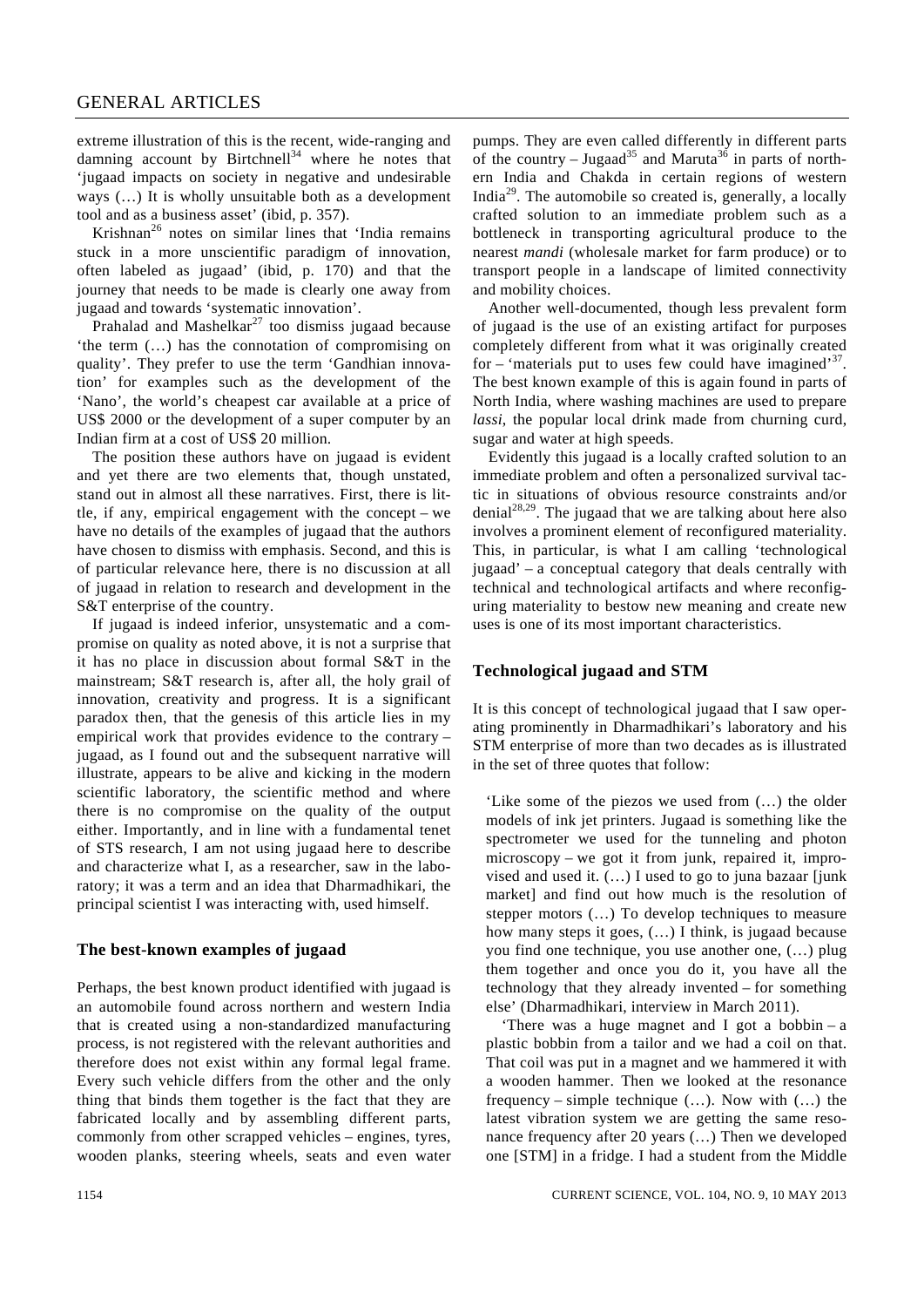East and when he was leaving (…) he gave it to me. So we removed the compressor and it was a good acoustic shell  $(...)$  It's a totally new concept – it was used for nanotechnology' (Dharmadhikari (see note 4), Presentation, March 2011).

 'To protect the STM from acoustic noise, the total system is encased in a fridge-case (from which compressor was removed), since the fridge case has [a] metal frame which shields the STM from high frequency noise [see Figure 1]. [The] body has glass wool insulation which protects the STM from acoustic noise. It was found that the acoustic signal inside the fridge is less than 2  $dB<sup>15</sup>$ .

Discarded refrigerators<sup>15</sup>, stepper motors from junked computers, tubes from car tyres<sup>38,39</sup> [see Figure 2], bungee chords<sup>39</sup> [see Figure 3, which is part of STM in Figure 1], viton rubber tubing<sup>14</sup>, weights from the grocers' shop, alluminium vessels generally used in the kitchen and bobbins from sewing machines were only some of the components that went into the making of the first prototype and the other probe microscopes that followed.

 The parallel with the examples of jugaad from outside the laboratory is immediately evident – existing materials and artifacts used in completely new ways and/or combined with each other to construct and operationalize a new idea or concept.

 Another important dimension to this instrument-building was the collaboration that was struck with a number of other 'unexpected' players. This included, among others, a small-time entrepreneur with a spark erosion



**Figure 1.** Scanning tunneling microscope installed inside the shell of a refrigerator after the compressor was removed (photo: Pankaj Sekhsaria).

machine, a roadside workshop for alluminium sand die casting and the procurement of springs from a workshop owner who could not understand spring constant, but could deliver the needful based on the Dharmadhikari's explanation of the requirements and tacit knowledge embedded in his fingers. In another marginal case, Dharmadhikari even enrolled the traditional plating technique of 'kalai', the practitioners of which travel from house to house in rural and urban areas offering tin-plating services to housewives for their copper and brass utensils.

#### **Instrument-making as a pedagogic tool**

It is, however, not just that the instruments worked well and the process of their making was interesting. This process, as Dharmadhikari explicitly noted, also has significant pedagogic value:

'At the same time I realized that doing your (…) own experimentation is always interesting (…) [There is] less throughput, of course (…) but in universities this is a better approach because you are training the students (…) I realized that if I can make simple ones [instruments] through the students, not only [will] we learn a lot about these techniques, (…) but we were also creating future generations which [was] proven later because most of the students got jobs in [the field of] nanoscience' (Dharmadhikari, interview in March 2011).

This is significant in light of one of the key challenges being faced by Indian laboratories today. Balaram<sup>40</sup> notes in his recent editorial that there is the absence of 'trained technicians with a high level of competence in operating and maintaining facilities' and that as a consequence 'Major facilities are sub-optimally used and sophisticated instruments are rarely exploited to their full potential'.



**Figure 2.** A table-top STM placed on the inflated tube of a car tyre that acts as a vibration isolating device (photo: Pankaj Sekhsaria).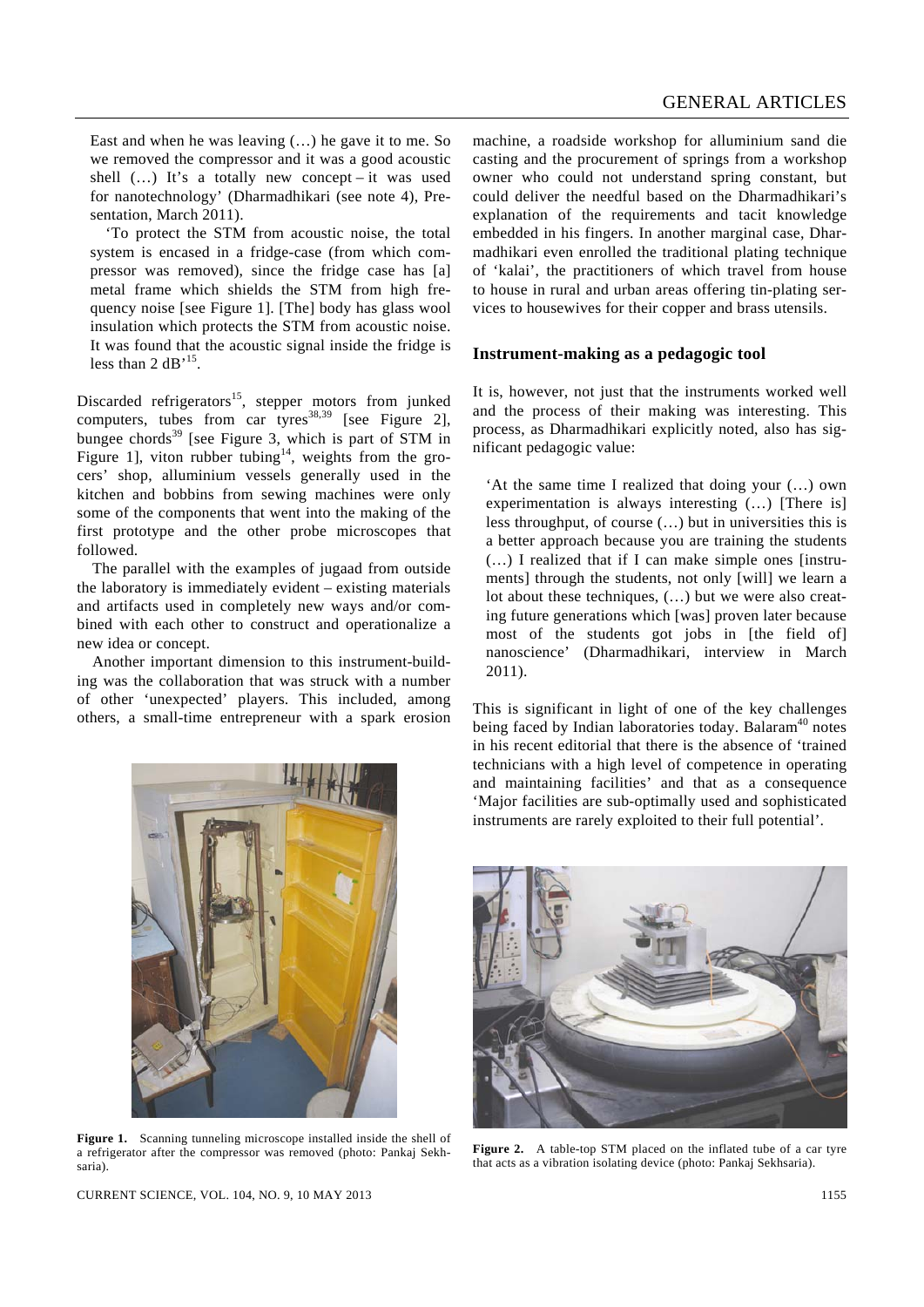# GENERAL ARTICLES



**Figure 3.** Use of a bungee chord for enhanced vibration isolation (photo: Pankaj Sekhsaria).

 These are sentiments that are echoed perfectly in the experiences and opinions of almost all of Dharmadhikari's students. Shivprasad Patil, who is now at the Institute of Scientific Education and Research, Pune, continues to work on the development of AFMs. Patil is explicit in his acknowledgement of the training he received during his doctoral research:

'There are various reasons why you should build your own thing (…). If, right from your PhD you are building your equipment there is (…) this freedom and it liberates you (…). The moment you buy one or two crores worth of equipment you are stuck with it (…) Often you are scared to use it to its fullest capacity. (…) [What are] artifacts, what is true information, what is the false signal – those things – you know much better if you build your own stuff. People say you are reinventing wheel [but] it is not so' (Patil, interview in March 2011).

Importantly, this STM example is only one concrete illustration of technological jugaad inside a physics laboratory and there is reason to believe that this is not an isolated case. That we do not know of more such examples in India is not because they do not exist, but more likely, because little effort has been made to go looking for them in the right places on one hand and the refusal to acknowledge or accept them where they might exist, on the other.

# **Technological jugaad as user-driven innovation**

The examples of technological jugaad, whether inside or outside the laboratory, also have a prominent overlap with the now well-established idea of 'user-driven' innovation $41,42$ . In a study of the development in the West of scientific instruments across four instrument families – gas chromatograph, nuclear magnetic resonance spectrometer, ultraviolet spectrophotometer and the transmission electron microscope – von Hippel<sup>42</sup> found that nearly 80% of this development had been done by the users, the scientists, themselves. The story of technological jugaad and of the development of the indigenous STM in India then becomes even more interesting. The outcome (development of the instrument) may have been the same, but was the route followed similar to the one in the Indian case? What were the kinds of materials used in the creation of the instruments? Where were they sourced from? At what cost, if any?

 Valuable insights can be gleaned in this context from another engaging account of the commercialization of scanning probe microscopy in Western Europe and USA.  $Mody<sup>3,43</sup>$  notes that in many instances of making these instruments there was a 'whimsicality (…) accompanied by bricolage in instrument building, [where STM] probes [were made] from pencil-leads [and]  $(...)$  AFM tips from hand-crushed, pawn-shop diamonds glued to tinfoil cantilevers with brushes made from their [researcher's] own eyebrow hairs'.

 The point here is that this technological jugaad kind of innovation is not necessarily limited to the Indian context. It has worked (and still works) successfully in different parts of the world, including in the prominent centres of modern science and technology, albeit using a different vocabulary.

#### **Characterizing technological jugaad**

The above having been noted, the next step would be to create a more widely usable conceptual framework for technological jugaad. This, I attempt now with the help of seven characteristics that I have identified from the discussion above and extended inferences. These are presented here mainly as signposts; pointers that can help gain empirical research information and insights, and also guide and promote further discussion and research.

#### *Reconfiguring materiality*

One of the cornerstones of technological jugaad we have seen, be it the automobile in northern India or the STM in a modern physics lab – is the reconfiguration of materiality – giving new meaning to old objects and finding uses that they were not initially created for.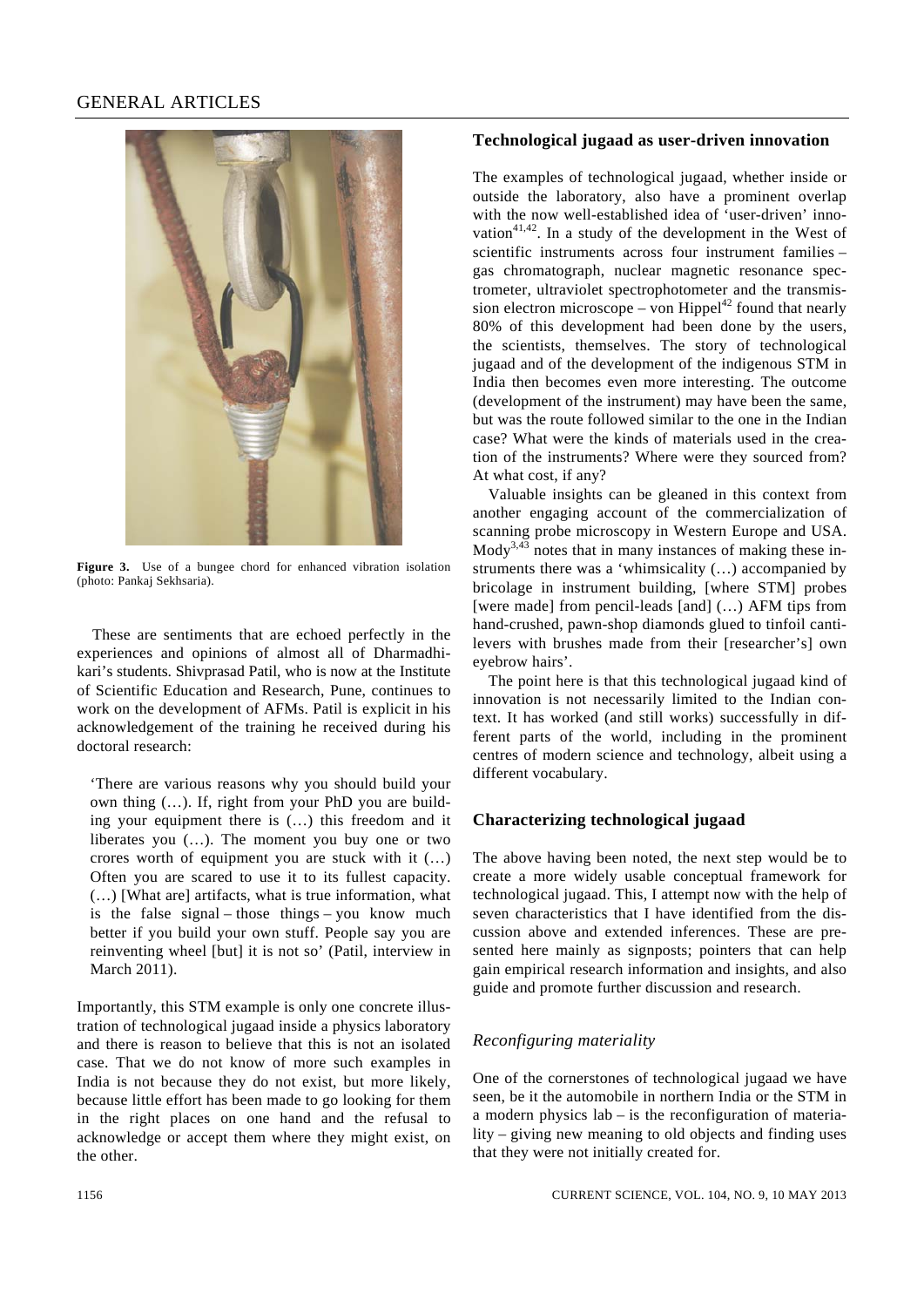# *Problem-solving*

Technological jugaad mainly involves finding a solution to an immediate problem. The immediacy of the problem is often linked to economic survival and may in a particular context, be an explicit manifestation of the imperative of continued existence. In that sense, then, it is different from invention or an activity of leisure such as pursuing a hobby.

## *Driven by resource constraints*

One of the key conditions driving technological jugaad is resource constraint or denial. There is, therefore, no option but to find new meanings and uses for existing objects – a direct linkage to the first characteristic of reconfiguring materiality.

# *Bridging knowledge systems of ways of knowing*

This paradigm of innovation, as we have seen, particularly in the case of the physics lab, embodies an important element of interdisciplinarity. There is an awareness of what is happening elsewhere and both the capacity and willingness to bring in ways of doing things that are located outside and, therefore, not considered part of the system.

# *Legally grey*

The production process as well as the final object created, like in the case of the jugaad automobile in particular, might lie outside the existing legal framework – an area that maybe grey as far as the law is concerned.

#### *Not (intended) for commercialization*

Available evidence, although limited, suggests that commercialization is not the primary intention of jugaad, though there is no reason why it should not become successful commercially. In the first instance, however, it lies outside the broad framework of the marketplace.

#### *A culture of recycling*

There is a way of looking at waste; a culture of recycling that is central to the jugaad enterprise. This is about a society where resources are scarce and access is limited. There exist formal and informal systems where scrap and junk are indeed available as in the case of the junk markets that can be found in nearly all towns and cities.

#### **Conclusion**

It would also be relevant to mention here, particularly in the context of jugaad happening outside the laboratory,

CURRENT SCIENCE, VOL. 104, NO. 9, 10 MAY 2013 1157

that a major chunk of the economic activity and employment in India is found in the informal sector<sup>29,44</sup>, where there is no guarantee of employment and work and/or social security<sup>44</sup>. It is in this context of resource deprivation and/or denial that jugaad forms a lifeline for the livelihood and survival support-system of millions.

 Technological jugaad might not perform precisely the same function inside a modern laboratory, but it is, undeniably, a part of the same continuum. It has the potential to energize and facilitate much of what Balaram<sup>40</sup> notes is sorely missing (or rapidly disappearing) from the laboratory. Sustaining and supporting it will, in fact, add much more to the S&T enterprise than it has been credited with and recognized for.

#### **Notes**

- 1. The other half of the prize was awarded to Ernst Ruska for his fundamental work in electron optics, and for the design of the first electron microscope.
- 2. He is presently visiting faculty at the Indian Institute Scientific Education and Research, Pune.
- 3. I would like to thank Rishikesha Krishnan for drawing my attention to this work by Pavan Verma. It is striking to note that Varma's exposition of jugaad appears not in the 'Technology' chapter in his book, but the chapter titled 'Wealth'. The 'Technology' chapter deals only with India's much discussed information technology sector.
- 4. The presentation was made at a national seminar on SPM at UoP that was organized to felicitate Dharmadhikari on his retirement.
- 1. RSAC, Press Release, 1986 [cited 10 May 2012], available from: http://www.nobelprize.org/nobel\_prizes/physics/laureates/1986/ press.html
- 2. Binnig, G. and Rohrer, H., Scanning tunneling microscopy from birth to adolescence. In *Nobel Lecture*, 1986.
- 3. Mody, C. C. M., *Instrumental Community*, 2011, The MIT Press, Cambridge, Massachusets, p. 260.
- 4. Bendre, S., Design of Micromanipulator for STM, M Sc Project Report, University of Pune, Pune, 1987.
- 5. Bendre, S. and Dharmadhikari, C., Design, construction and calibration of a PZT micromanipulator for scanning tunneling microscope (STM). *J. Opt.*, 1988, **17**, 67–70.
- 6. More, R., A study of scanning tunneling microscope and development of a simple electronic control system for the same, M Phil thesis, University of Pune, Pune, 1990, p. 46.
- 7. Yehia, A. O. A., A study of nucleation and growth of thin films using scanning tunneling microscopy and related techniques, Ph D thesis, University of Pune, 1999.
- 8. Chaudhary, M., Development of dynamic Michelson interferometry for the callibration of intertial translator, M Phil thesis, University of Pune, 2002.
- 9. Dambe, A. T., Development and application of electronic system for scanning tunneling microscopy, M Phil thesis, University of Pune, 1995, p. 32.
- 10. Sawant, S. S., Interferometric techniques for static and dynamic characterization of piezoelectric actuators: design, development and application, M Phil thesis, University of Pune, 1994.
- 11. Patil, S., Development and applications of probes for scanning tunneling microscopy, M Phil thesis, University of Pune, 1994, p. 28.